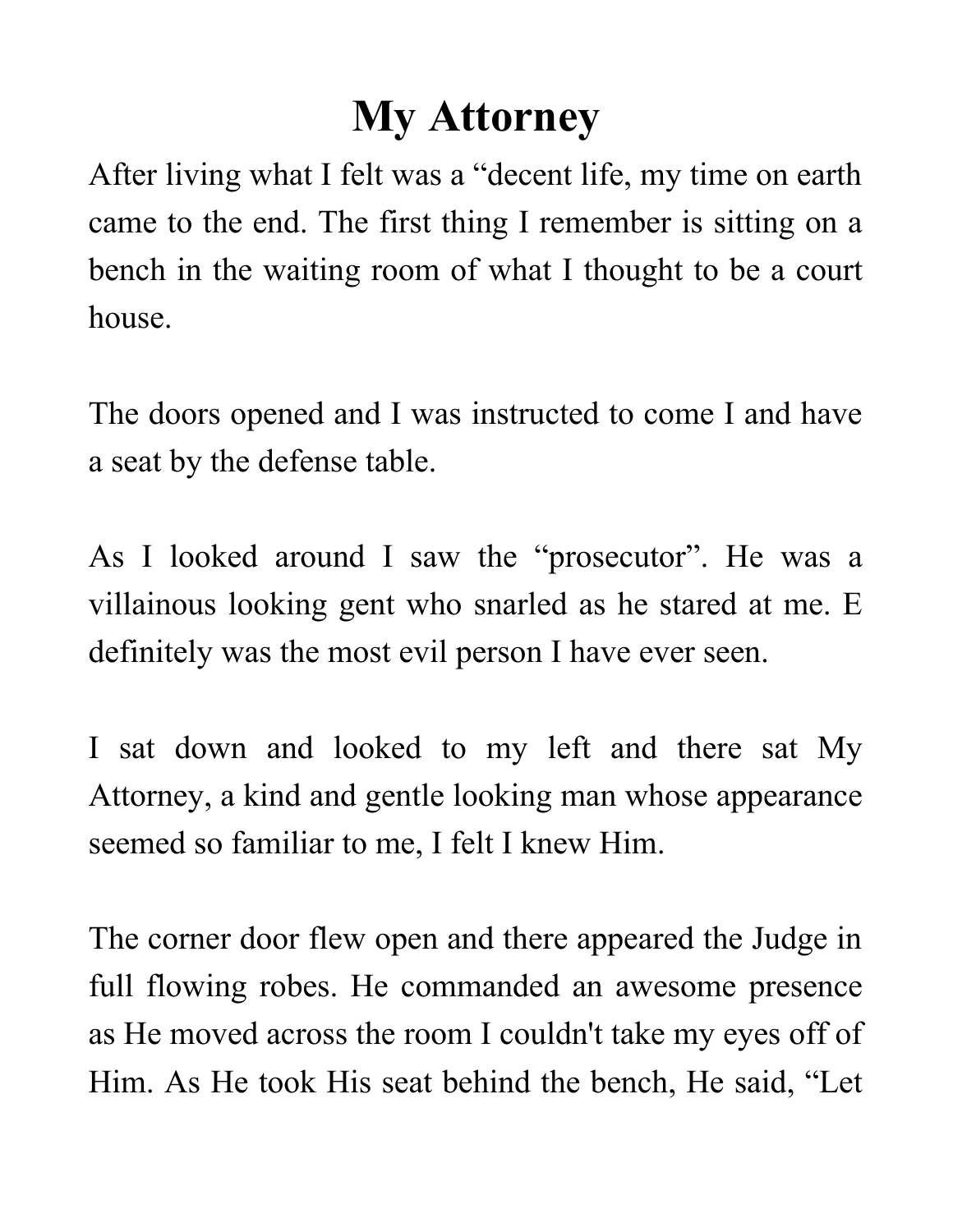us begin."

The prosecutor rose and said, "My name is Satan and I am here to show you why this man belongs in hell."

He proceeded to tell of lies that I told, things that I stole, and In the past when I cheated others. Satan told of other horrible Perversions that were once in my life and the more he spoke, the further down in my seat I sank. I was so embarrassed that I couldn't look at anyone, even my own Attorney, as the Devil told of sins that even I had completely forgotten about.

As upset as I was at Satan for telling all these things about me, I was equally upset at My Attorney who sat there silently not Offering any form of defense at all. I know I had been guilty of those things, but I had done some good in my life – couldn't that at least equal out part of the harm I'd done?

Satan finished with a fury and said, "This man belongs in hell, he is guilty of all that I have charged and there is not a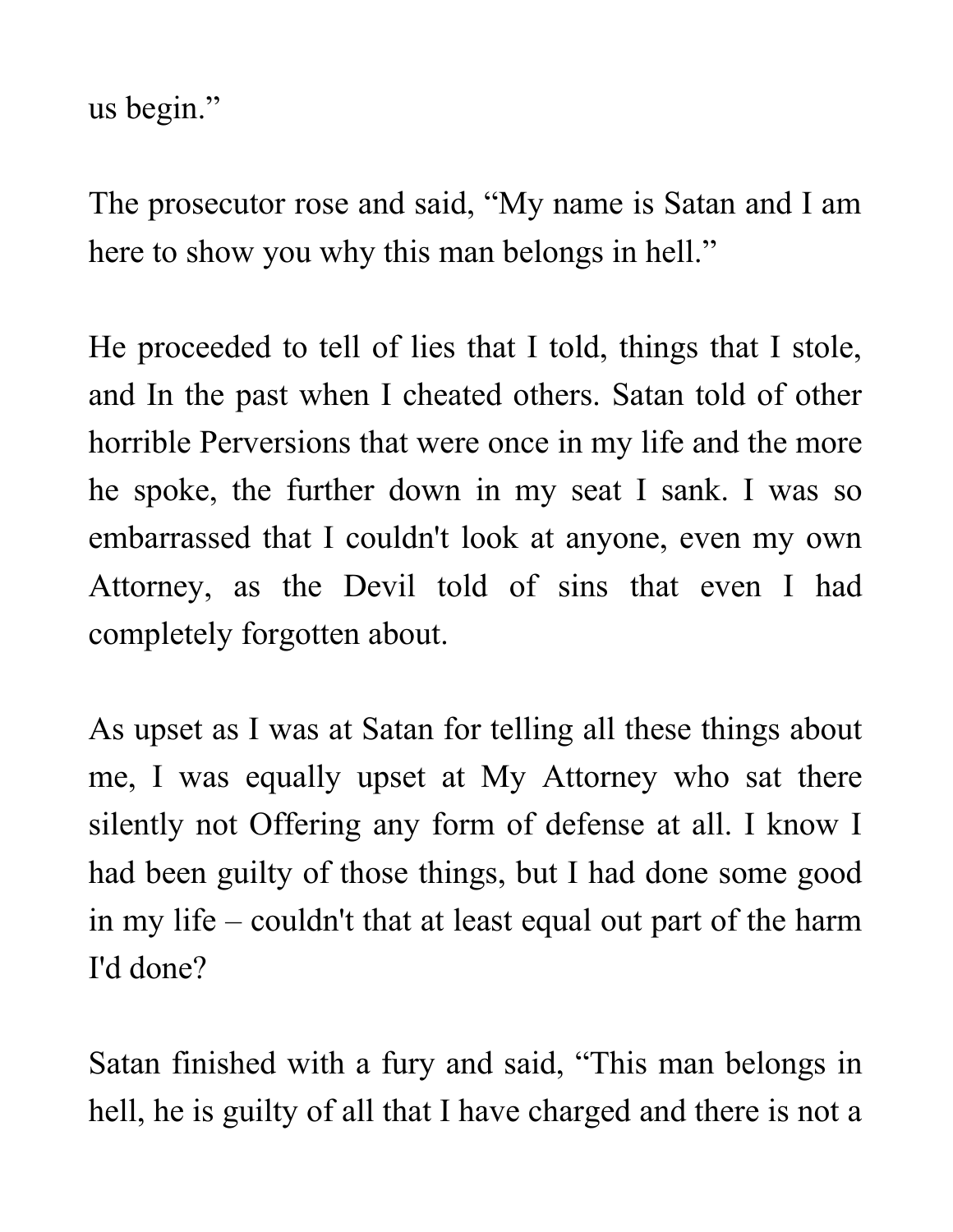person who can prove otherwise." When it was His turn, My Attorney first asked if He might approach the bench. The Judge allowed this over the strong objection of Satan, and beckoned Him to com forward. As He got up and started walking, I was able to see Him in His full splendor and majesty. I realized why He seemed so familiar; this was Jesus representing me, my Lord and my Savior.

He stopped at the bench and softly said to the judge, "Hi, Dad," and then He turned to address the court.

"Satan was correct in saying that this man had sinned, I won't deny any of these allegations. And, yes, the wage of sin is death, and this man deserves to be punished." Hesus took a deep breath and turned to His Father with outstretched arms and proclaimed, "However, I died on the cross so that this person might have eternal life and he has accepted Me as his Savior, so he is Mine."

My Lord continued with, "His name is written in the book of life and no one can snatch him from Me. Satan still does not understand yet. This man is not to be given justice, but